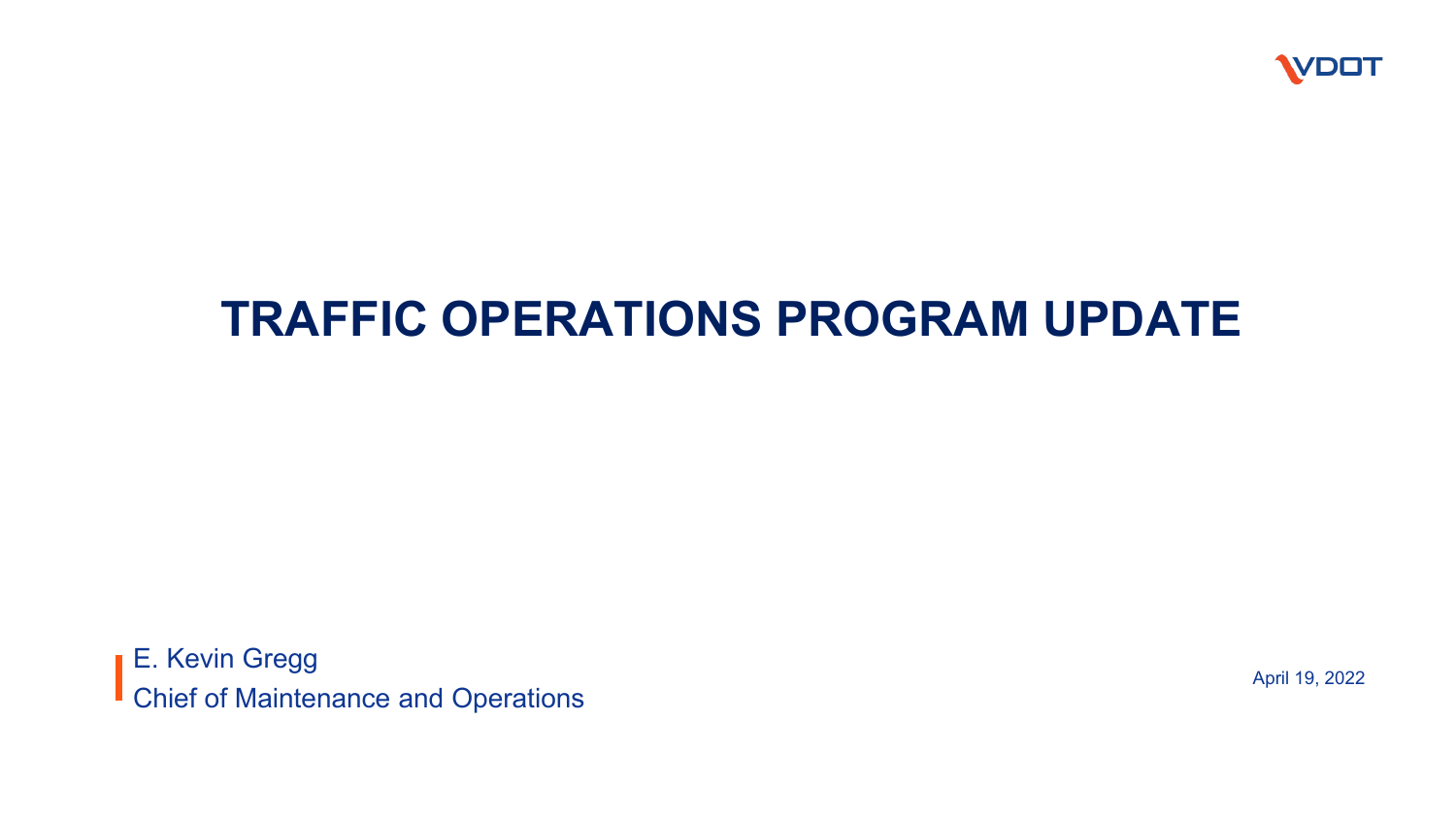#### **Traffic Operations Technology Enabling Roadway Operations**

|                                                                                                                                                                                                        | <b>Device/Component</b>           | Approx. #    |
|--------------------------------------------------------------------------------------------------------------------------------------------------------------------------------------------------------|-----------------------------------|--------------|
|                                                                                                                                                                                                        | <b>IP</b> addresses               | $30,000+$    |
| <b>Five Traffic Operations</b>                                                                                                                                                                         | <b>Total field devices</b>        | $7,500+$     |
| <b>Control Centers</b><br><b>Nine Traffic Signal Shops</b><br>Cameras                                                                                                                                  | Edge device control<br>cabinets   | 6,000        |
| TRAVEL INFO<br>DIAL 51                                                                                                                                                                                 | <b>Miles of fiber</b>             | 5,500        |
| security of the contract of the                                                                                                                                                                        | <b>Traffic signals</b>            | 3,137        |
| <b>VDOT TOCs &amp; Signal Shops</b>                                                                                                                                                                    | <b>Traffic detectors</b>          | 1,500        |
| • Operator Workstations<br><b>Message Signs</b><br>• Network Equipment                                                                                                                                 | <b>Highway traffic</b><br>cameras | 1,150        |
|                                                                                                                                                                                                        | Message boards                    | 464          |
|                                                                                                                                                                                                        | <b>PaaS</b> servers               | $200+$       |
| <b>Portable Message Signs</b>                                                                                                                                                                          | <b>Weather stations</b>           | 96           |
| SHOULDER<br><b>IMERGENCY</b><br><b>DPEN</b>                                                                                                                                                            | <b>HOV</b> gates                  | 50           |
| ONE<br>30<br><b>STOPPING</b><br><b><i><u>TRAFFIC</u></i></b><br><b>ONLY</b><br>CAR<br>PER                                                                                                              | <b>Ramp meters</b>                | 21           |
| GREEN                                                                                                                                                                                                  | Tier-3 data centers               | $\mathbf{3}$ |
| <b>Shoulder/Lane Control</b><br><b>Traffic Detectors</b><br><b>HOV Gates</b><br><b>Weather Stations</b><br><b>Ramp Meters</b><br><b>Overheight Detection</b><br><b>Highway Advisory Radio</b><br>(HAR) |                                   |              |

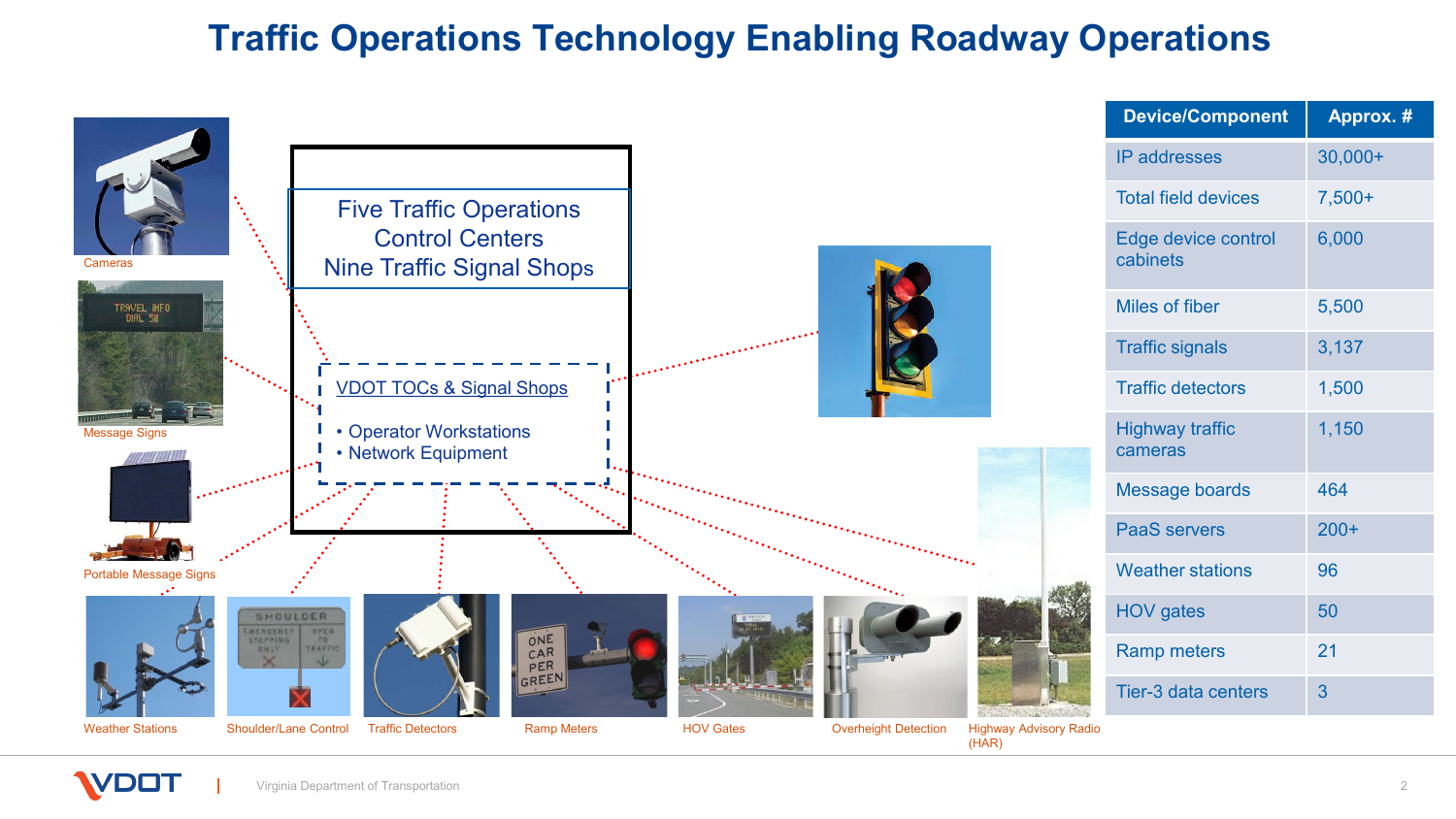### **Traffic Operations Strategy:**

- **Traffic Operations Program is customer focused and service oriented**
- **Address current demands and prepares for the future**
- **Use data and technology to improve roadway operations and incident responsiveness**
- **Partner with industry, leverage expertise, deliver high quality customer service**
- **Attract and empower highly skilled Subject Matter Experts to improve programs and processes**
- **Use Data Science and Robotic Process Automations to support agency personnel in all aspects of traffic and congestion management**
- **Improve locality coordination with consistent Memorandum of Understanding and secure technical network connections**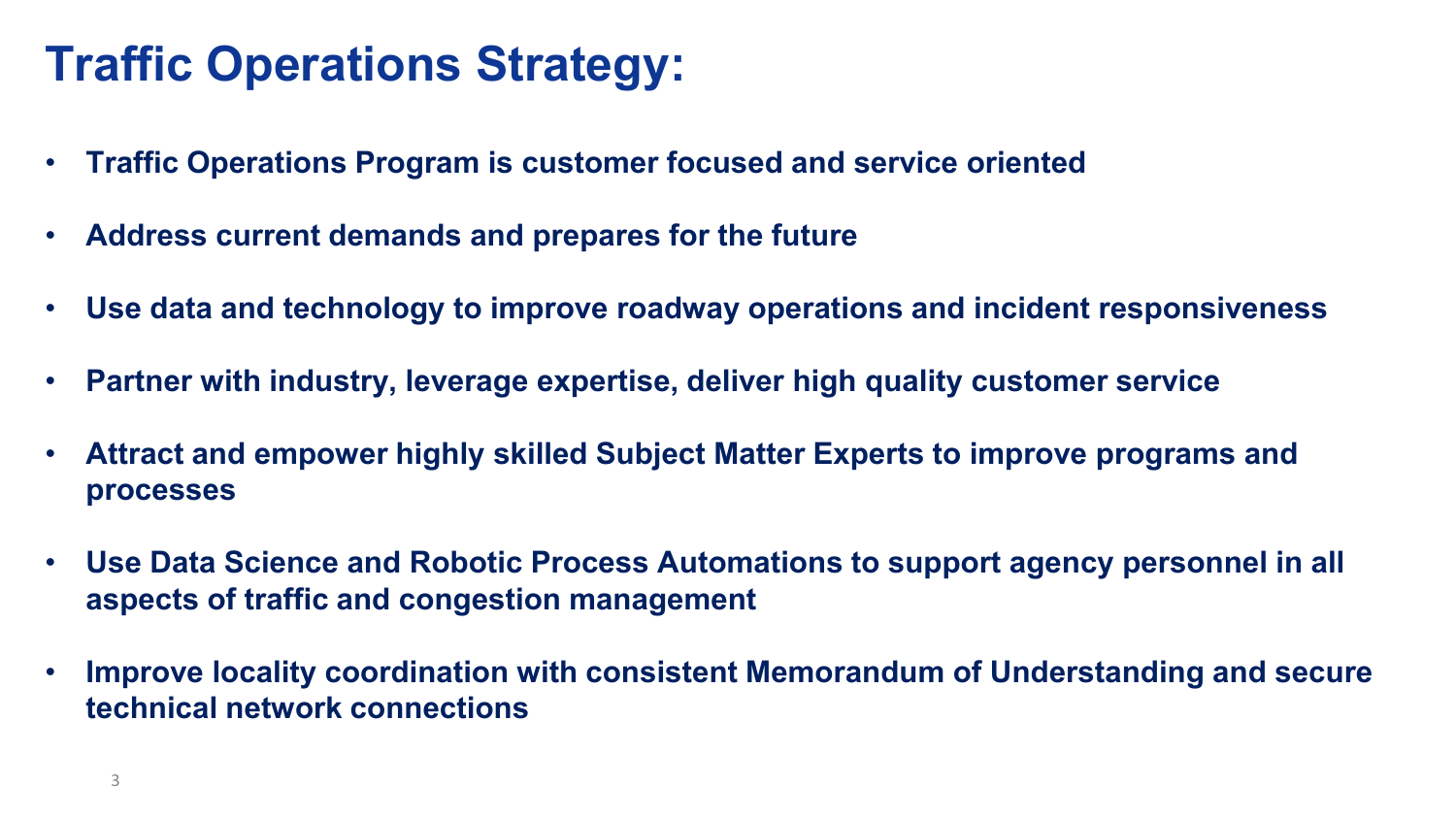## **Align Organizations to be Traffic Operations Focused**

- **Elevate Traffic Operations as the third pillar of transportation, on par with Construction and Maintenance in All Districts and Central Office**
- **Establish District Traffic Operations Director/Engineers in all 9 Districts**
- **Central Office organizations aligned to provide focused attention to Traffic Operations**
	- **Establish Central Office Transportation Systems Strategy Office**
	- **Establish Central Office Traffic Operations Division**
	- **Establish Central Office Operations Technology Division**
- **Consolidate operations support systems technical staff under the Operations Technology Division, to provide focused and consistent technology and security solutions**
- **Provide coordinated services from TOCs and TOSC to all Districts and CO**
- **Provide targeted budgets to Traffic Operations programs, separate from Maintenance**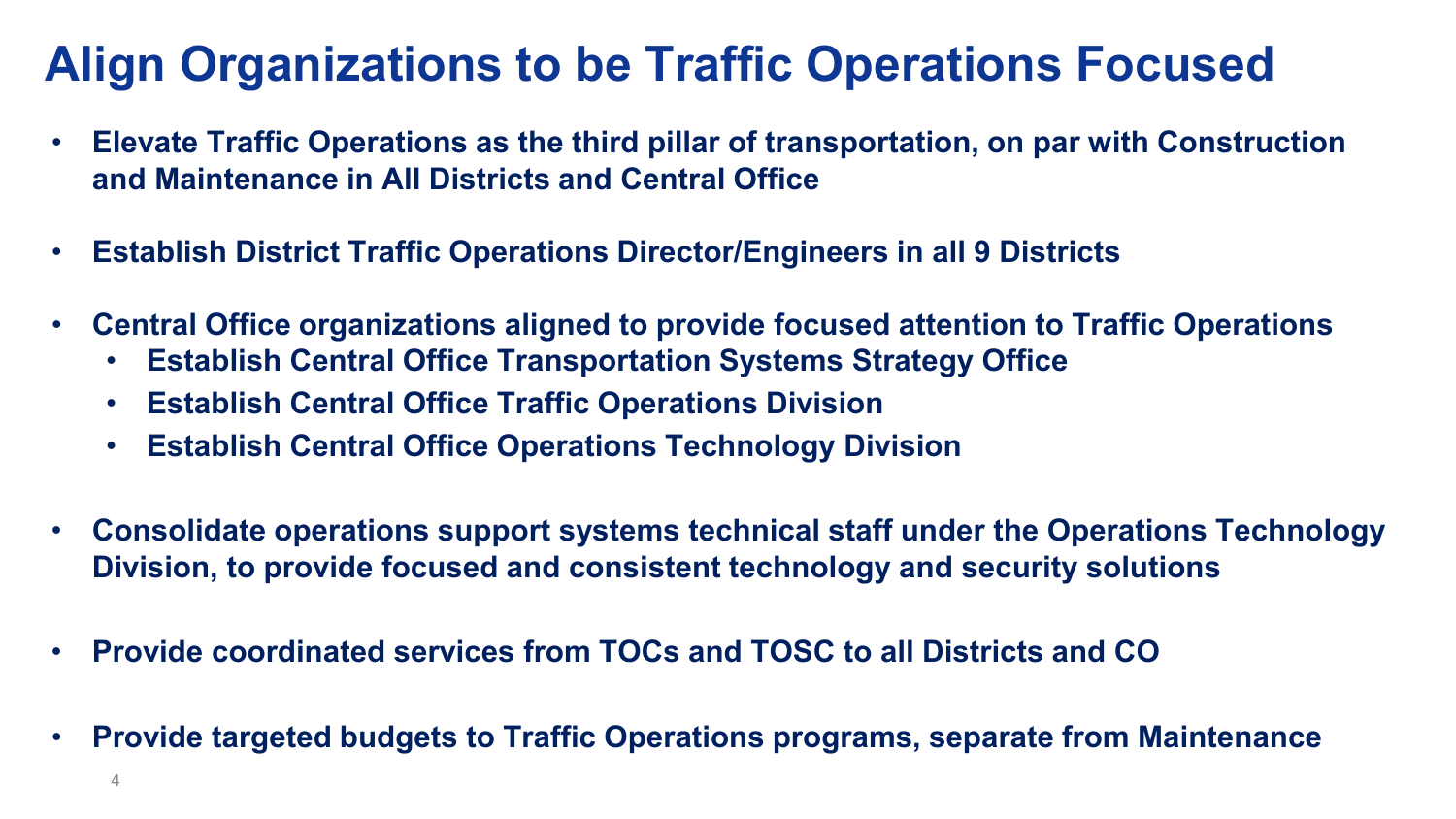#### **Operations Technology Leadership Team - Transformation and Future State**

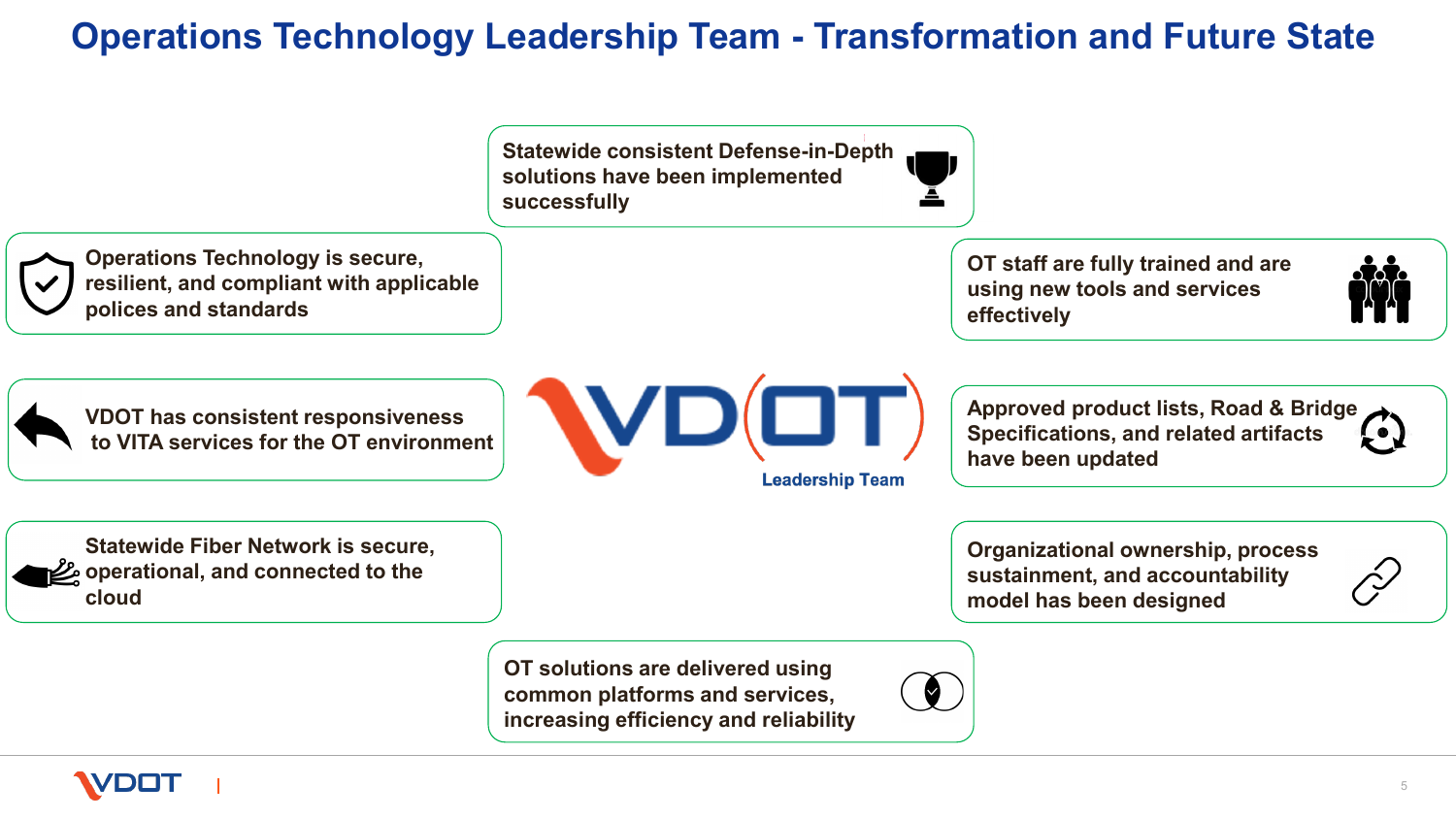

#### **Operations Technology Leadership Team Projects & Initiatives Status Report**

|                | <b>Initiatives</b>                                                 | <b>Target</b><br>30 Apr '22 | <b>Comments</b>                                                                                                                  |
|----------------|--------------------------------------------------------------------|-----------------------------|----------------------------------------------------------------------------------------------------------------------------------|
| $\mathbf 1$    | <b>Statewide Fiber Network</b>                                     |                             | Fault tolerant resilient self-healing architecture to support current needs and<br>designed to vastly expand bandwidth on demand |
| $\overline{2}$ | <b>Cloud Connections</b>                                           |                             | Comply with Executive Directive 19 – move to cloud                                                                               |
| 3              | <b>Statewide Fiber Management Program</b>                          |                             | Fiber management tool, training, and support services                                                                            |
| 4              | <b>Security Operations Management</b>                              | $\bigodot$                  | Defense in depth architecture                                                                                                    |
| 5 <sup>5</sup> | <b>Identity and Access Management</b>                              |                             | Facilitates all access requests                                                                                                  |
| 6              | <b>Cloud Services (VITA)</b>                                       |                             | <b>VITA/Unysis providing support</b>                                                                                             |
| $\overline{7}$ | <b>Cabinet Digital Lock</b>                                        | $\bigodot$                  | Implementation underway across the state. (NoVa June 30)                                                                         |
| 8              | <b>OT Service and Asset Management</b>                             |                             | Operations Technology digital assets management                                                                                  |
| 9              | <b>Traffic Operations Support Center &amp;</b><br><b>Dashboard</b> |                             | Statewide traffic operations support                                                                                             |
| 10             | <b>Statewide Traffic Signal System</b>                             |                             | Statewide traffic signal software, communication, and support                                                                    |
| 11             | <b>ATMS Cloud migration</b>                                        |                             | Advanced traffic management system                                                                                               |
| 12             | <b>Traffic Operations Sustainment Org</b><br><i>implementation</i> |                             | <b>Planning for the future</b>                                                                                                   |

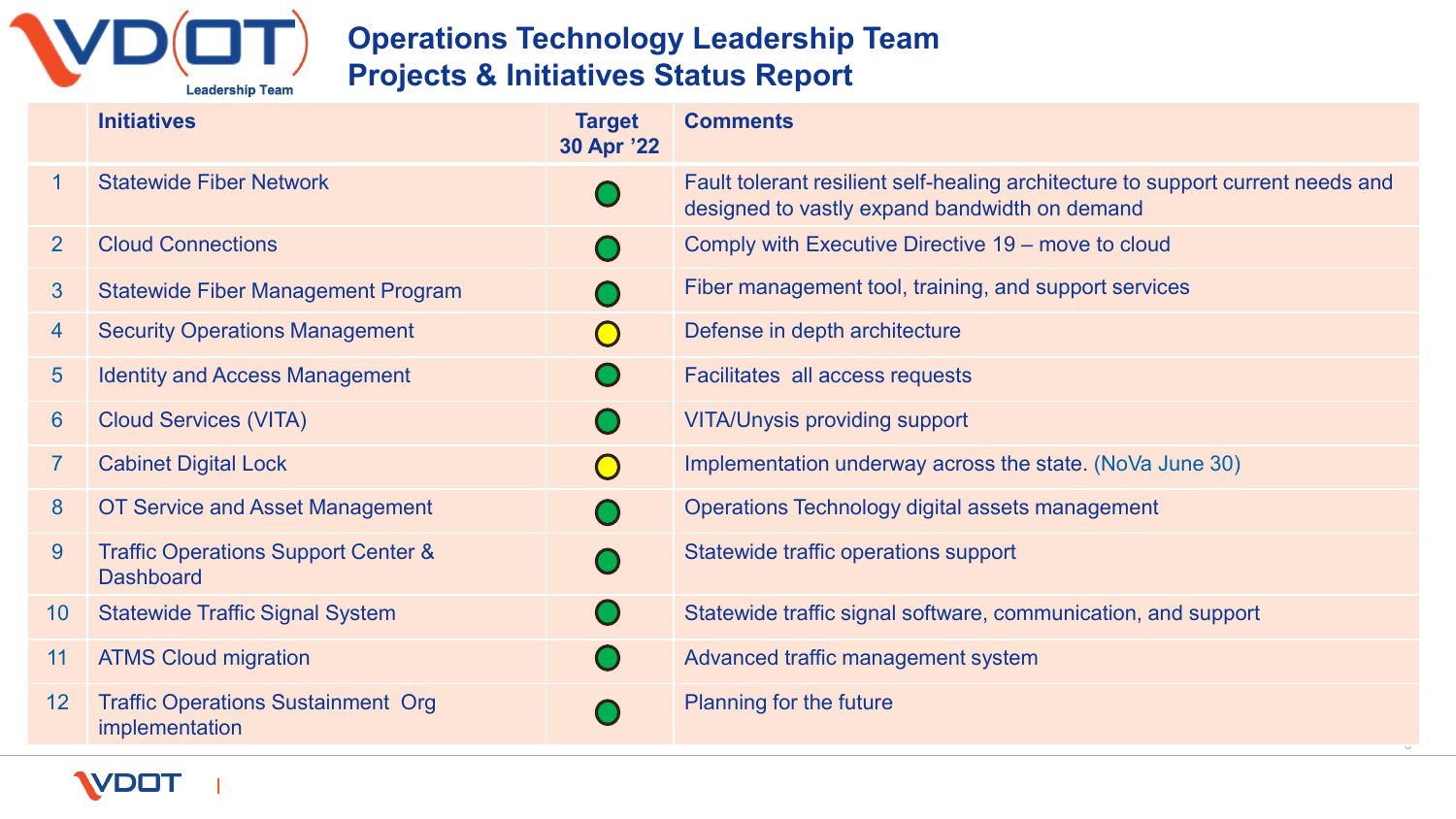### **Projected Status on 04/30/2022**



Virginia Department of Transportation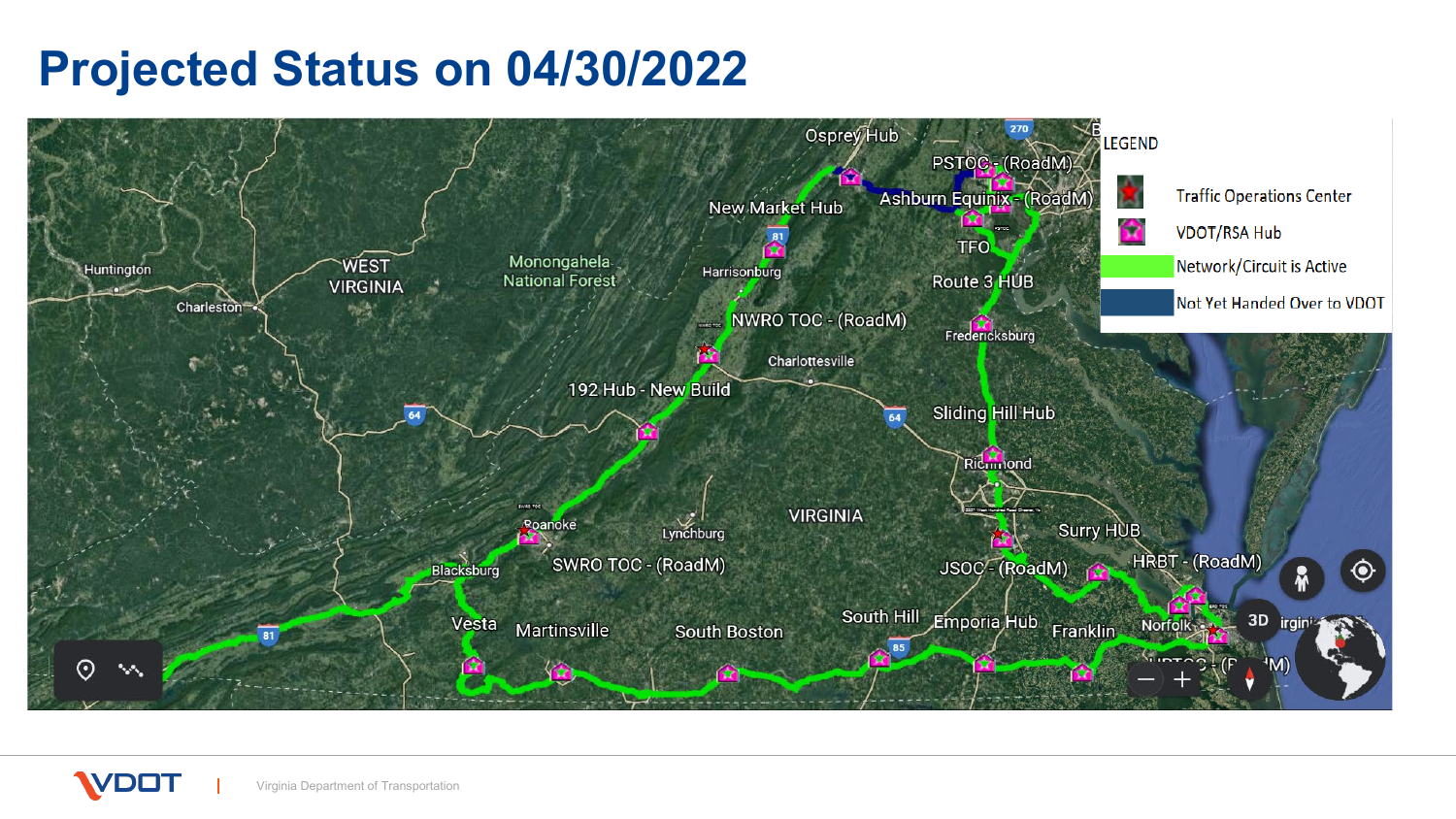# **Traffic Operations Support Center & Dashboard**

**Traffic Operations Service Center (TOSC) Integrated Network Operations 24 x 7 x 365 VDOT Security Operations Center OT Network Operations Center (NOC) OT Security Operations Center (SOC) Emergency Operations Center (EOC)** • Tiered support: life-safety, operational integrity, security focus • 24 x 7 x 365 NOC/SOC monitoring and alerts to TOC • Assets monitoring and support: ITS, signals, and TOC devices asset data • Communication network asset data • Integrated Service Desk • Business Unit Define Streamlined support processes • Standard Operating Procedure playbook Staffing and support plan • Funding and Investment management • Applications and Technology Toolset • Common across all services Security and compliance requirement • 24 x 7 x 365 operations • Situational Awareness • Support District Leadership and Traffic Operations SMEs • Support Travel / Incident management • Assigned District / Corridor OT Services management. **Break fix coordination Restoration of service Traffic Operations Center (TOC) Traffic Operation s Center (TOC)**

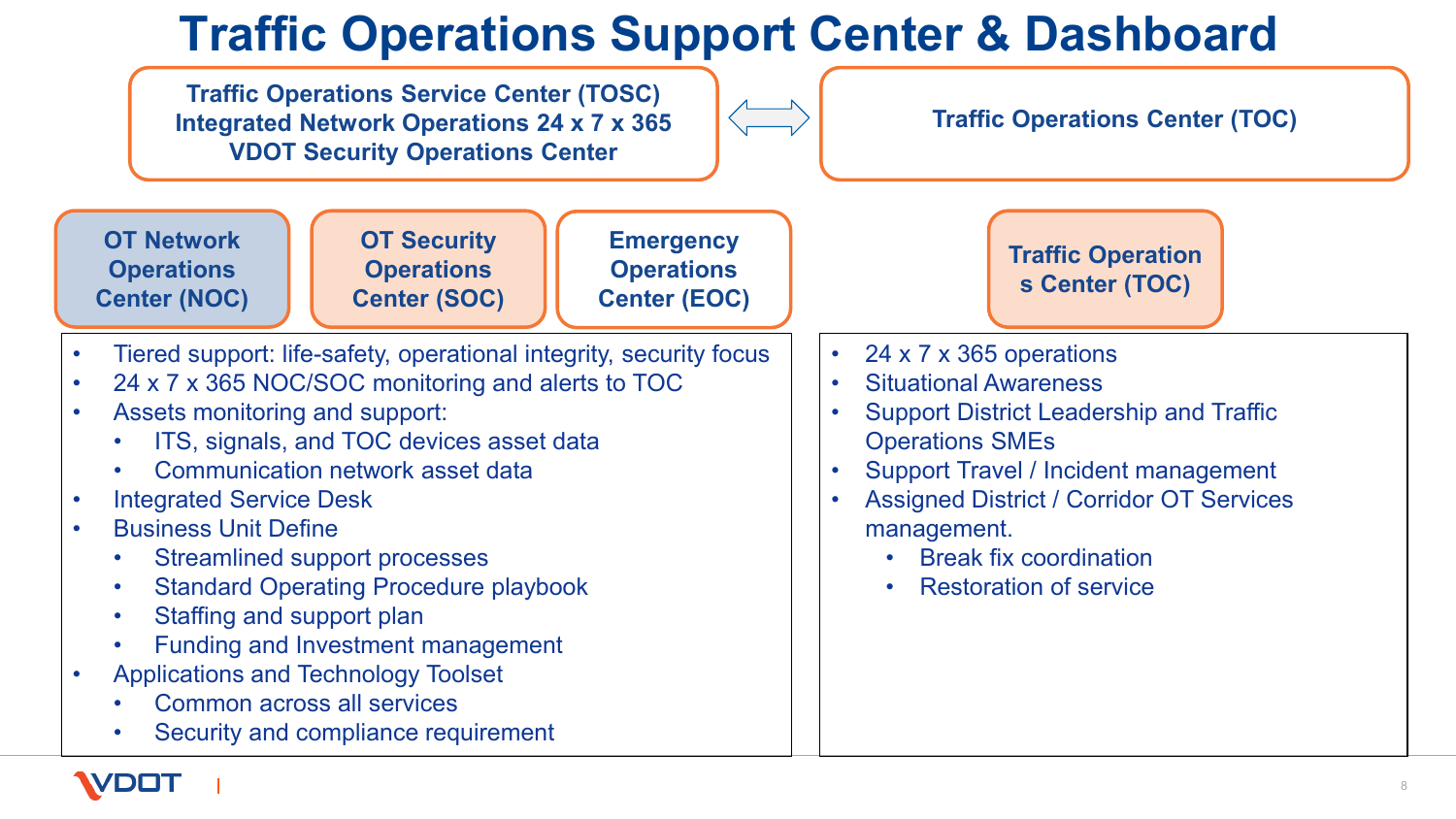### **Cyber Security Tools & Services Implementation**

- **Server/Endpoint Device Monitoring**
	- *antivirus, anti-malware*
	- Operational in TOCs

#### • **Network Detection & Response**

• *network level monitoring for anomalous / malicious traffic*

#### • **Vulnerability Management**

• *scans for compliance with security updates*

#### • **Security Incident Event Management**

• *scans logs from OT environment for indications of potential security breaches / malicious activity*

#### • **Identity Management**

• *OT access request/approval provisioning tool*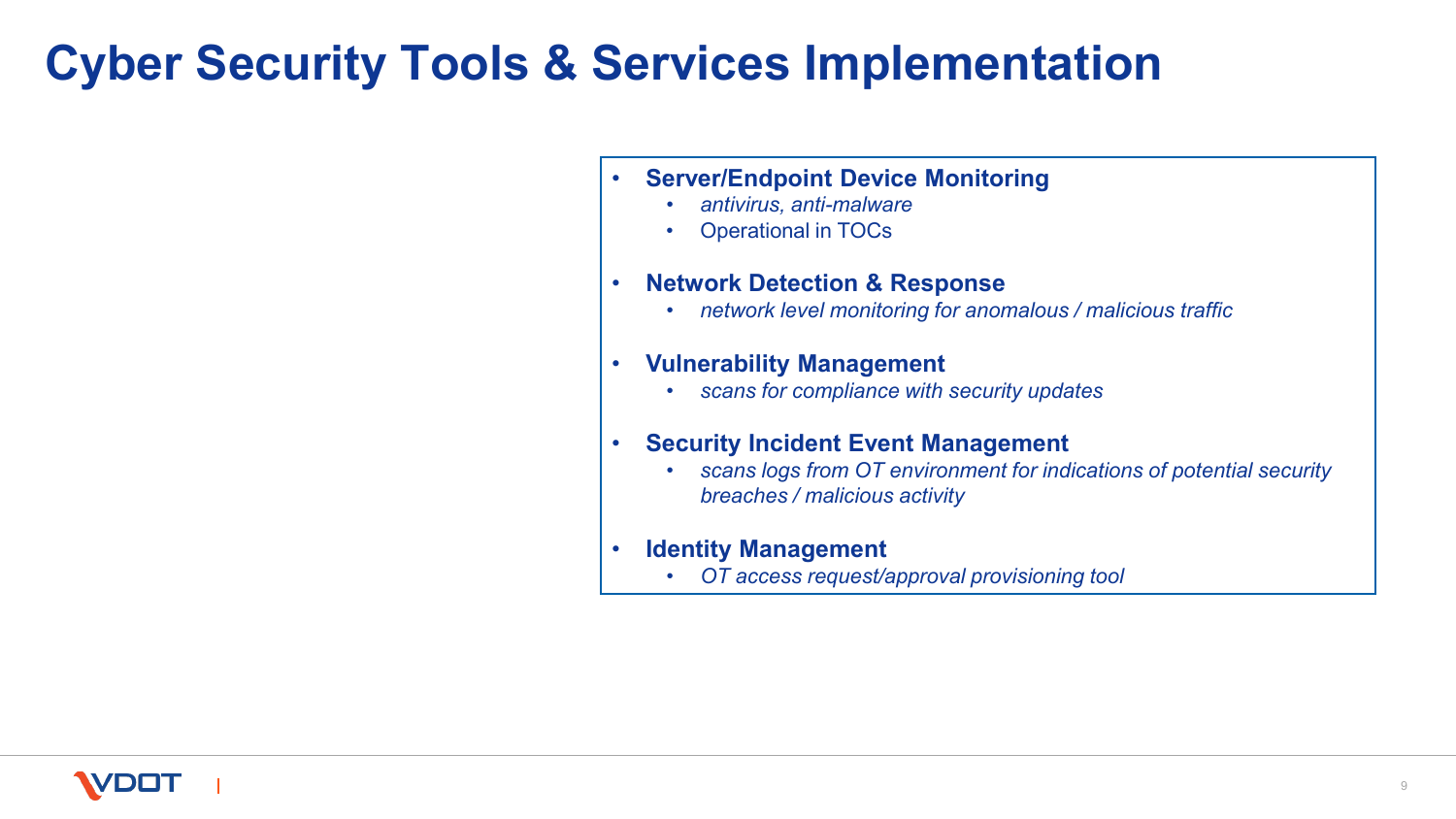# **Statewide Traffic Signal System Status**

#### **3,139 Traffic Signals Statewide**

- **High Speed Communications (2577 – 82%)**
- **ATC / D4 Migration (2916 – 93%)**
- **KITS Deployment (Configured – 2997 – 96%)**
- **KITS Deployment (Live – 2100 – 67%)**
- **ATSPM (Active – 210 – 7%)**



ATC/D4 – Advanced Traffic Controllers / 4th Generation ATSPM - Automated Traffic Signal Performance Matrix



Virginia Department of Transportation **Courtesy: Traffic Engineering / Mike Clements** Updated: 4/05/2022 10